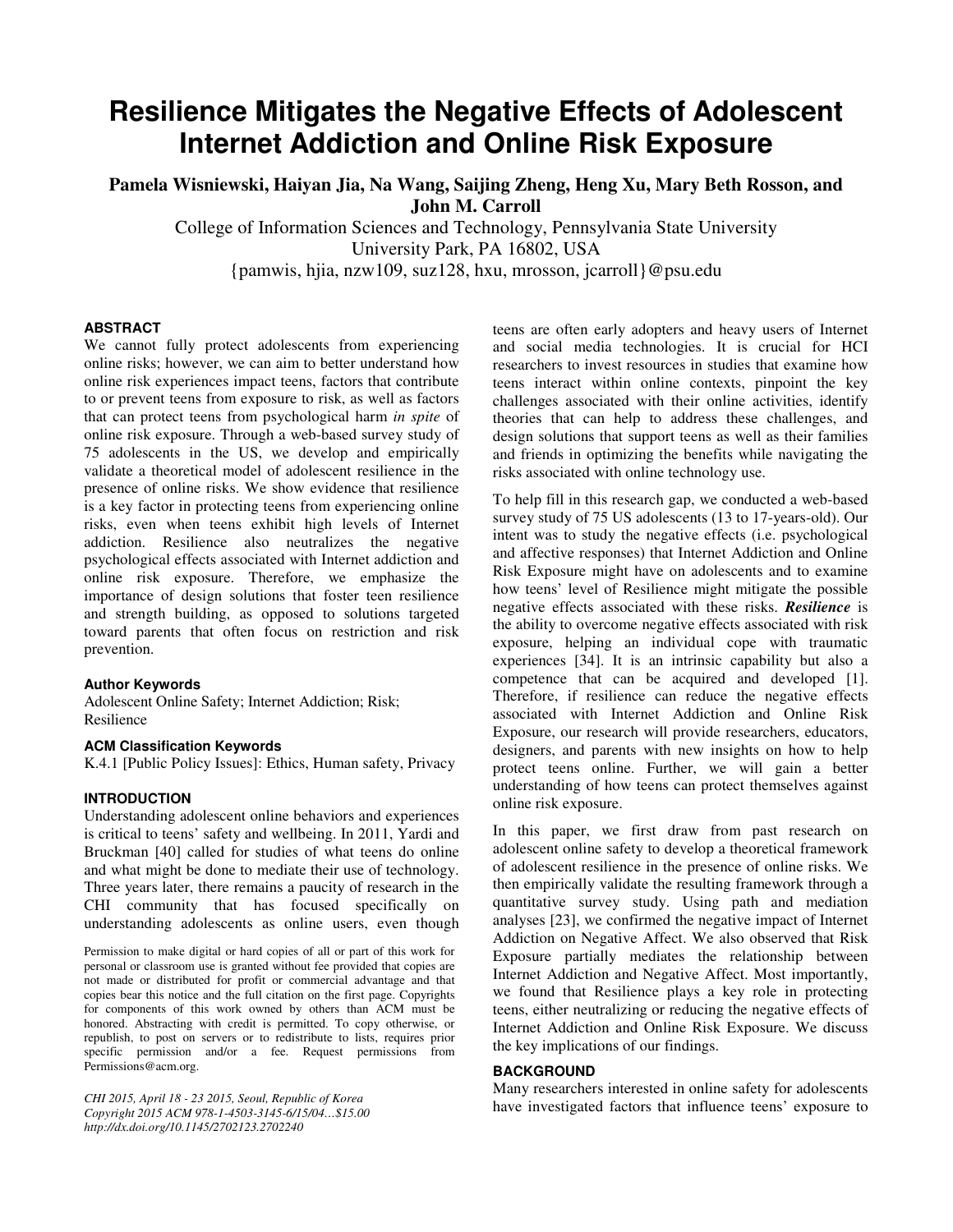various online risks. A common perspective in these studies is what might be termed a "risk-adverse" view of adolescent online safety, where risk exposure is framed as the dependent variable of interest, with the presumption that minimizing exposure to such risks is the desirable outcome [38]. Few studies move beyond examining the factors that affect adolescent online risk exposure, for example to seeking to understand the negative effects that such exposure might have on teens or how one might mitigate the negative effects once risk exposure occurs [38].

To illustrate why a deeper analysis is needed, consider this contrast: Two teens view the same unwanted pornographic online content; one teen ignores the explicit sexual imagery while the other is traumatized. In both cases, it is unrealistic to believe that we (as parents, designers, researchers, and adults) could have prevented either teen from viewing such undesired content – that is, eliminating exposure to the risk. Thus, it becomes increasingly important to understand how and why such exposure negatively impacts some teens (and not others), as well as to explore protective measures for keeping teens safe online *in spite* of online risk experiences.

Researchers from EU Kids Online were among the first to explain that adolescent exposure to online risks does not necessarily equate to harm [9, 29]. They found that youth who reported having more psychological problems and/or lower self-efficacy tended to become more bothered when experiencing these online risks while other teens remained unbothered [9]. Yet, the authors admit that a key limitation of their study was their simplified, dichotomous treatment of resilience as being "not bothered" [9]. Our research draws from and builds on this prior literature, offering a more detailed examination of adolescent resilience in the presence of online risks. Our research therefore makes the following key contributions:

- Draws from developmental psychology to build a theoretical framework of adolescent resilience in the presence of online risk exposure;
- Operationalizes theoretical constructs with prevalidated psychological instruments for measuring Resilience and Negative Affect; and
- Empirically validates the resulting theoretical model to demonstrate relationships among Internet Addiction, Online Risk Exposure, Resilience, and Negative Affect for adolescents.

## **THEORETICAL FRAMEWORK**

#### **Adolescent Resilience Framework**

We designed our study around a theoretical framework of *adolescent resilience* that was derived and validated by researchers in developmental psychology [34]. The framework has been useful in explaining outcomes related to a number of risky teen behaviors, including substance abuse, violent behavior, and sexual promiscuity. We are one of the first to apply the adolescent resilience framework to risky behaviors that are linked to Internet use. Research

grounded on theories of adolescent resilience differs from the "risk-adverse" approach often taken in adolescent online safety research by "focusing on the assets and resources that enable adolescents to overcome the negative effects of risk exposure (p. 399)" [34], rather than trying to limit exposure to risk. Another way of understanding the contrast is that the resilience perspective leads to a focus on teen strengths rather than their deficits. A key point in this theoretical view is that both *risk* (negative influencing) and *promotive* (positive influencing) factors are seen as contributors to risk exposure and outcomes. Additionally, the outcomes associated with resilience theory are not simply whether or not teens are exposed to risk, but instead whether or not they are able to thrive *in spite* of it [34].

We are particularly interested in the *protective model* [34] of resilience in which promotive factors mitigate the effects of risk exposure on negative outcomes in two ways: First, a promotive factor can have a *protective-stabilizing effect* such that the presence of the factor neutralizes the effect of risk exposure on the negative outcome (i.e. moderating the relationship between risk exposure and a negative outcome so that it is no longer operative). Alternatively, it can have a *protective-reactive effect* where it diminishes the effect of risk exposure on a negative outcome but does not remove it. **Figure 1** illustrates the generalized theory summarizing the protective model of adolescent resilience [34]. In the following sections, we introduce the salient constructs of our theoretical model for online risk exposure as they map to the adolescent resilience framework [34].



**Figure 1: Protective Model of Adolescent Resilience**

## **Online Risk Exposure**

Adolescents encounter a number of different types of risks when they engage with others online. Online risks examined in past research studying adolescent online safety include teens becoming the victims of information breaches [27-28]; online harassment or cyberbullying [25, 30]; sexual solicitations [25, 32]; and exposure to pornography, violence, or other explicit content [25, 28-29]. Therefore, we define *Online Risk Exposure* as a culmination of these various negative online risk experiences. Online Risk Exposure as a construct is central to our research: We seek to understand the negative effects associated with Risk Exposure, factors that contribute to or limit Risk Exposure;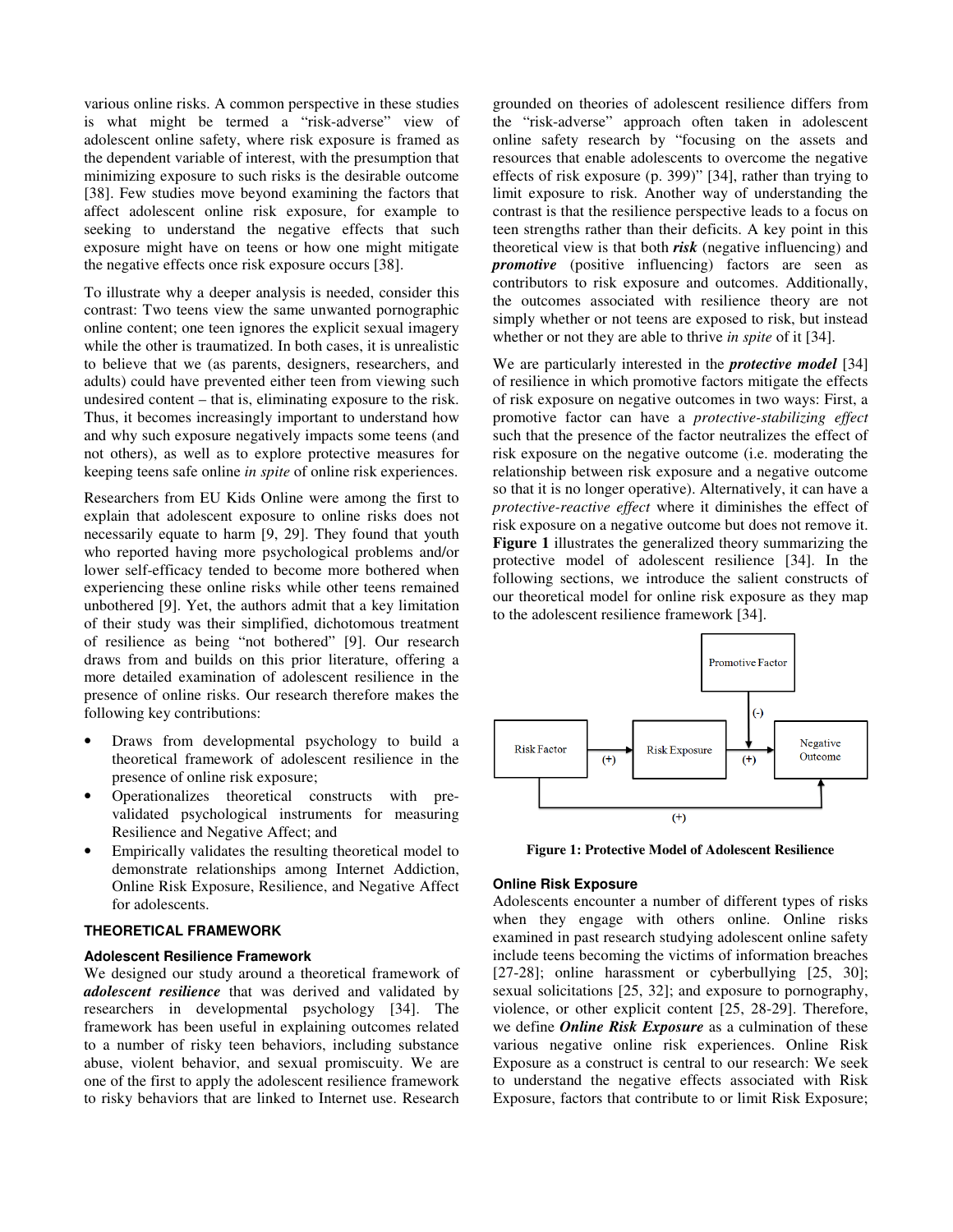and especially factors that may protect teens from online risks once they have been exposed.

# **Negative Outcome: Negative Affect**

The EU Kids Online studies [9, 29] conceptualized the negative outcome associated with a range of online risk exposures as whether or not youth were "bothered" by the experience; that is, the study operationalized Resilience as a dichotomous outcome variable [9]. We extend that earlier research by reframing resilience using the adolescent resilience framework [34] derived from developmental psychology; we also integrate the theoretically sound and clinically proven construct of Negative Affect to capture negative outcomes associated with Online Risk Exposure. *Negative Affect* is a psychological, self-reported measure of "distress and unpleasurable engagement that subsumes a variety of aversive mood states, including anger, contempt, disgust, guilt, fear, and nervousness (p. 1063)" [36]. The construct has been validated and widely used in social and behavioral psychology research [13, 36]. It is associated with anxiety, stress, poor coping, and health complaints [36], and has been deemed "clinically useful for identifying youth with anxiety and mood problems (p. 191)" [13]. Given the relevance of Negative Affect as a potential negative outcome of Online Risk Exposure, we adopt it as our dependent variable.

# **Risk Factor: Internet Addiction**

We defined *Internet Addiction* as the problematic [26] or excessive use of the Internet to the point where it becomes a psychological dependence [5] that "displaces [teen's] social or personal needs in a way that they cannot control (p. 30) " [27]. Internet Addiction has been studied as a risk factor that contributes to negative, emotional and psychological responses, such as depression, loneliness and hostility in adolescents' online communication [35]. Studies have directly linked adolescent Internet users' compulsive or excessive use of the Internet to Negative Affect [5, 41]. However, even though Internet Addiction is seen as a pathologically problematic behavior [5, 41], it is not clear how addictive Internet use leads to these undesirable outcomes. We argue that teens' exposure to negative, Online Risk experiences may help to explain why excessive and problematic use of the Internet correlates with these negative psychological outcomes. Some studies have shown that compulsive Internet use influences the frequency with which adolescents are exposed to online risks [12, 26]; others indicate that experiencing online risks such as peer aggression and unwanted sexual material upset teen users and sometimes result in more severe, public health problems [10, 31]. Nonetheless, there is little evidence that relates Online Risk Exposure to the psychological wellbeing of teens; in particular there has been no empirical test of the potential mediation effect of Online Risk Exposure on the relationship between Internet Addiction and Negative Affect. Therefore, we propose that:

*H1: Online Risk Exposure mediates the relationship between Internet Addiction and Negative Affect.* 

# **Promotive Factor: Resilience**

# Reducing the Negative Effects of Online Risk Exposure

*Resilience* "embodies the personal qualities that enable one to thrive in the face of adversity (p.76)" [8], and can be viewed as a measure of one's stress coping ability for reducing negative psychological outcomes, such as anxiety, depression, and other stress-related outcomes associated with negative experiences. Based on the protective model of resilience, a promotive factor can moderate the relationship between risk exposure and a negative outcome by either neutralizing the relationship between the two or weakening it [34]. For example, Héber et al. [20] found that Resilience played a protective role against post traumatic stress in the context of adolescent sexual abuse. Fincham et al. [16] similarly identified Resilience as a moderating factor which significantly reduced the effects of child abuse and neglect on symptoms of post traumatic stress.

Past research has confirmed a strong, negative correlation between Resilience and Negative Affect [2]. Yet, to date, we could not find any study that specifically used resilience theory to investigate a protective role for Resilience as a moderator in the relationship between Online Risk Exposure and Negative Affect. One study by D'Haenens et al. [9] found that adolescents who took more proactive approaches to coping with online risk experiences felt more empowered and less bothered by negative online experiences. Thus, applying resilience theory and the results of this related empirical study as our justification, we propose that:

*H2: Resilience moderates the relationship between Online Risk Exposure and Negative Affect by reducing the effect of Online Risk Exposure on Negative Affect.* 

# Reducing Risk Exposure for the Internet Addicted

Because resilience implies the presence of risk [6], researchers tend to consider resilience as consequential to risk and discuss the effect of resilience in terms of reducing negative outcomes after risk exposure (as we do in H2). However, this approach may oversimplify the role of resilience and overlook the interplay of risk and resilience over time. More recently, researchers have pointed out the need for examining risk and resilience at multiple stages, emphasizing their dynamic relationship through adolescents' development [7]. Resilience may have an "inoculation effect," where past negative experiences may help build resilience to experiencing future risks [34]. Previous, negative online experiences may facilitate the development of coping strategies, which can directly influence adolescents' future online activities and behaviors, including avoidance of or protection against online risk [24]. From a developmental point of view – considering risk exposure as part of a learning process –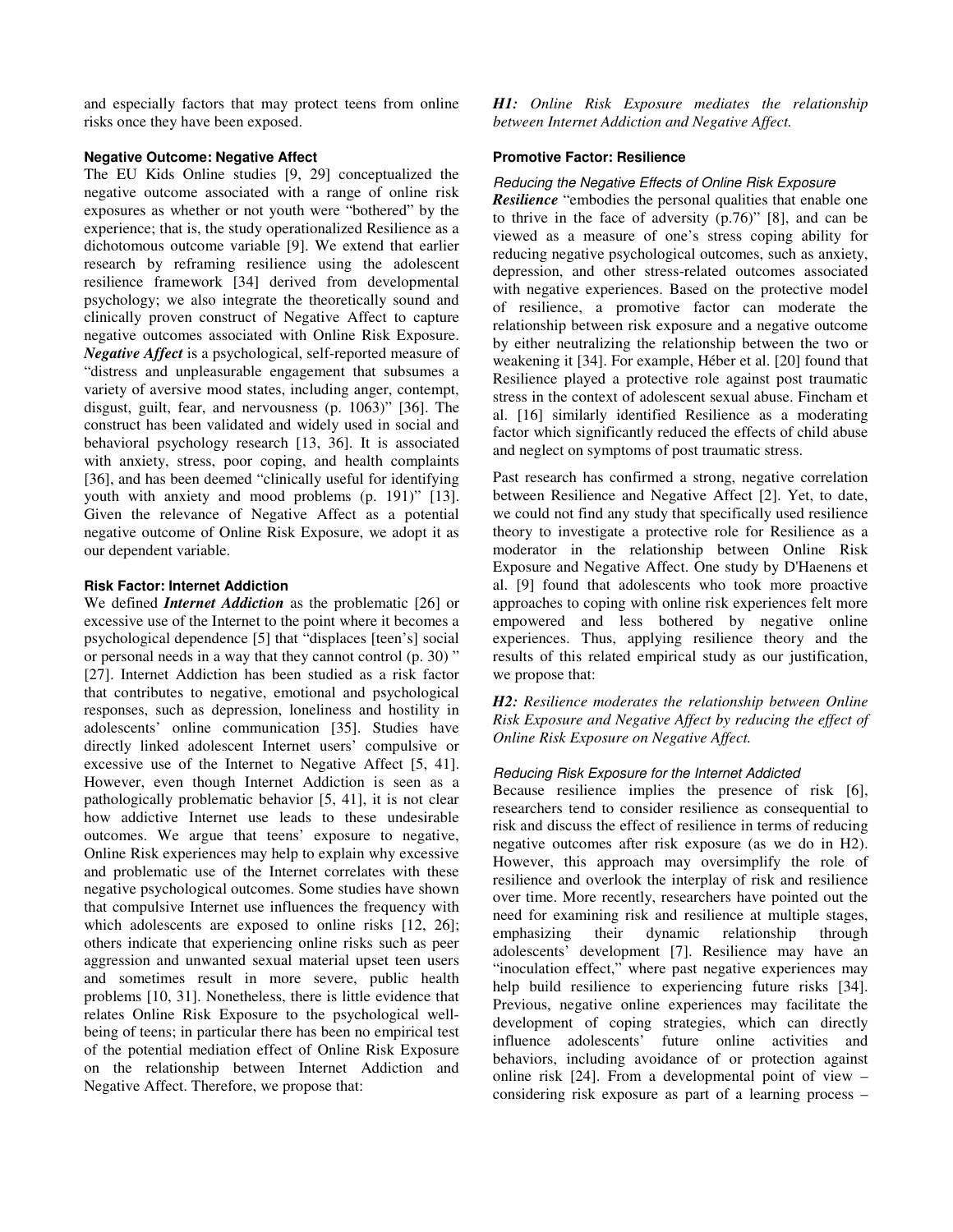resilience that develops through previous risk encounters may either reduce the possibility of exposure to risk in the future or reduce the negative impact felt in the present [24].

Research that has used Social Cognitive Theory and Protection Motivation Theory to study adolescent online behaviors provides theoretical support for the effects of resilience on risk protection. Scholars [18] have suggested that the self-perception of being able to anticipate, control, avoid, or cope with the potential risks can positively influence individuals' reaction to potential online risks. Such resilience can determine adolescents' decision as to whether or not they would be engaged with risky online activities [33]. Studies of online risk intervention [4] have shown that positive coping appraisals and previous safe behaviors can reduce online risk to which frequent teenaged Internet users are susceptible. Yet, empirical evidence is still needed to see if Resilience may effectively limit Online Risk Exposure of adolescents, especially in cases of Addictive Internet Use. Therefore, we also propose a moderation effect of Resilience as a *first-stage* moderator between Internet Addiction and Online Risk Exposure:

# *H3: Resilience moderates the relationship between Internet Addiction and Online Risk Exposure by reducing the effect of Internet Addiction on Online Risk Exposure*

In summary, we propose to examine the mediating effects of Online Risk Exposure (H1) as well as the possible moderating effects of Resilience, both with respect to reducing Negative Affect in the presence of Online Risk Exposure (H2), and limiting Online Risk Exposure as a result of Addictive Internet Use (H3). **Figure 2** illustrates the corresponding two-stage (pre- and post-risk exposure) theoretical framework of adolescent resilience in online contexts. In our Methodology section, we will explain how we empirically validate this theoretical framework.



**Figure 2: Theoretical Model of Adolescent Online Resilience** 

# **METHODOLOGY**

# **Operationalizing Constructs**

We used pre-validated measures to operationalize the majority of our constructs. All measures were based on 5 point Likert scales and indices were created based on standardized, average scores across all items. *Negative Affect* was measured by asking teen participants to indicate their degree of negative feelings and emotions based on 15 adjectives such as "sad," "frightened," and "ashamed" from Watson's Positive and Negative Affect Scales (PANAS) [36]. *Internet Addiction* was measured using six items from previous research [27]; for example, how often teens "felt bothered when [they could not] be on the Internet." *Resilience* was measured using the proprietary Connor-Davidson Resilience Scale (CD-RISC 10) [3], which we licensed from the authors [8]. It was comprised of ten items, for example, asking teens if they handled "painful feelings" effectively [3]. We created our own scale for adolescent *Online Risk Exposure,* working from a meta-review of the adolescent online safety literature to compile 16 items that probed unique yet common online risk experiences across four risk types (information breaches, online harassment, sexual solicitations, and exposure to explicit content; see **Appendix A, Table 2**). To encourage teen reporting, we minimized the implied severity of the risk categories by relabeling them in the survey to "information sharing," "online interactions," "online flirtations," and "online content," respectively. The four risk types were collapsed to create an overall measure of Online Risk Exposure because we found them to be highly intertwined, both conceptually and empirically.

## **Data Collection and Recruitment**

We designed a web-based survey study using the Qualtrics survey platform. Because our target population consisted of minors (US-based adolescents between the ages of 13 and 17-years old), we obtained informed consent from both teens and a parent or legal guardian. Participation was incentivized with a \$25 Amazon.com or Walmart gift card mailed to participants at their home address after survey responses were verified. We began recruitment during January 2014 and completed data collection May 2014. We first attempted to recruit teens through public high schools across the US but encountered too many barriers to entry. Therefore, we reached out via phone calls and emails to public libraries, YMCA's, non-profit organizations, government-funded children and youth service organizations, family-based community centers, churches, and after-school programs across the US. We also sent recruitment mailings though a contact database of parents based on birth announcements from the local vicinity, which is maintained by our university's psychology department. The majority of our participants were recruited from the state of Pennsylvania (74%); however, we had representation within 12 other states, including New York (8%), South Dakota (3%), Florida (3%), and others (12%).

# **Data Analysis Approach**

To test our theoretical model, we leveraged path analysis techniques using IBM SPSS AMOS 22 [23]. Mediation effects and moderated mediation effects were analyzed using PROCESS, an SPSS macro for observed variable mediation, moderation, and conditional process modeling [19]. When examining the moderating role of Resilience, three path models and three moderated mediation models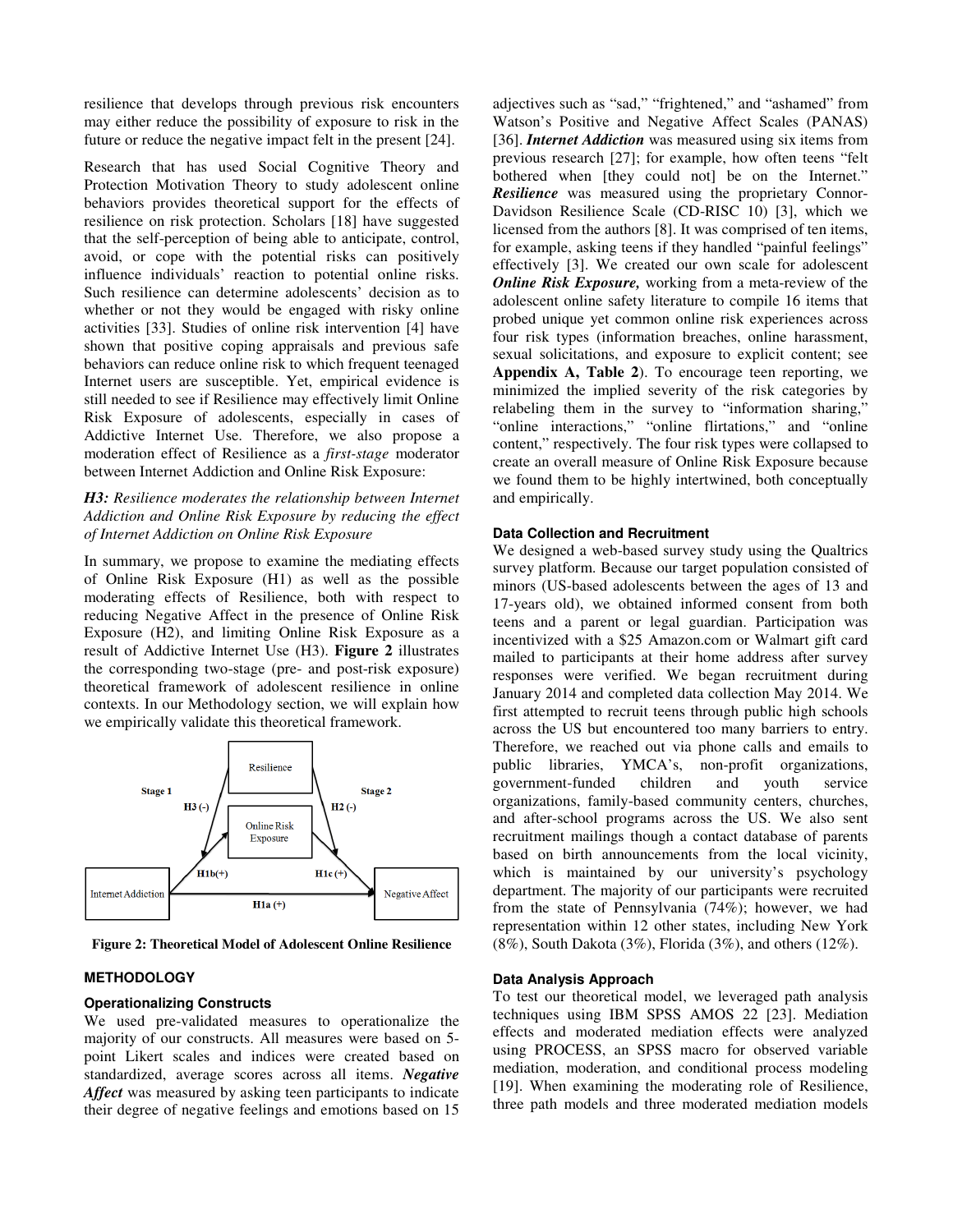were examined, framing Resilience as: 1) a *second-stage* moderator (H2: Online Risk Exposure X Resilience  $\rightarrow$ Negative Affect), 2) a *first-stage* moderator (H3: Internet Addiction X Resilience  $\rightarrow$  Online Risk Exposure), and 3) as both a *first-stage* and *second-stage* moderator (**Figure 2**), respectively. In the Results section, descriptive statistics, path model, and mediation results will be reported.

# **RESULTS**

# **Participant Profiles**

Ninety-five teens originally registered to participate in our online survey study and completed the process of informed consent. However, we had a total of 75 complete survey responses from our participants, including 46 girls and 29 boys between the ages of 13 and 17-years old. The age distribution of teens was as follows: 13-years old (17%), 14 (31%), 15 (21%), 16 (17%), and 17 (13%). The majority of our participants were Caucasian (73%), 13% African-American, 5% Hispanic, 3% Asian, and 5% of reported being of "other" descent. Most of the teens lived in two parent homes with their mother and father (60%), while 17% reported living with their mother only, 18% reported living with one biological parent and one step-parent, and 5% reported having other living arrangements. We asked teens how frequently they used the Internet; 33% of teens reported being online several times an hour, 41% went online several times a day, 24% reported going online every day or almost every day, and 1% of teens reported going on the Internet once or twice a week. **Table 1** summarizes the scale reliabilities and descriptive statistics for all of the main constructs in our model.

**Table 1: Scale Reliabilities and Descriptive Statistics** 

| <b>Construct</b>     | Cronbach's $\alpha$ | Mean | SD.  |
|----------------------|---------------------|------|------|
| Negative Affect      | 0.95                | 1.85 | 0.77 |
| Online Risk Exposure | 0.85                | 1.51 | 0.42 |
| Resilience           | 0.91                | 3.56 | 0.76 |
| Internet Addiction   | 0.78                | 2.46 | 0.80 |

## **Path Model Results**

## Mediation Model of Risk Exposure

First, the proposed mediating model (H1) of Online Risk Exposure between Internet Addiction and Negative Affect was tested. **Figure 3** shows the path model, indicating positive significant paths between Internet Addiction and Negative Affect (H1a); Internet Addiction and Online Risk Exposure (H1b), as well as Risk Exposure and Negative Affect (H1c). The indirect effect of Addiction on Negative Affect was also statistically significant at the  $p = 0.05$  level. These combined findings confirm a significant, yet partial, mediation effect of Online Risk Exposure, providing support for our first hypothesis. Overall, this mediation model had fairly high explanatory power, explaining 28% of the variance in Online Risk Exposure and 28% of the variance in Negative Affect.



**Figure 3: Effects of Internet Addiction and Risk Exposure** 

#### Moderated-Mediation Models of Resilience

Next, we iteratively tested the competing theoretical models of Resilience. We first tested Resilience as only a secondstage moderator between Online Risk Exposure and Negative Affect (H2), as this model is most consistent with resilience theory [34]. Second, we tested Resilience as only a first-stage moderator between Internet Addiction and Online Risk Exposure (H3). Third, we tested our proposed model of Resilience that includes the construct as both a first and second (two-stage) moderator (**Figure 2**). Fit statistics of all three models are included in **Appendix A, Table 3**. Only our proposed model of Resilience as both a first and second stage moderator indicated a good fit with the data; therefore, we present the results of our proposed model below.

As shown in **Figure 4**, our proposed model indicated a significant interaction between Internet Addiction and Resilience (H3;  $p < 0.05$ ), which predicted Risk Exposure and a marginally significant interaction between Risk Exposure and Resilience (H2;  $p = 0.07$ ), which predicted Negative Affect. The direct effect of Online Risk Exposure on Negative Affect became non-significant; the direct and indirect effects of Addiction also became statistically insignificant. This model yielded a good fit to the data (**Appendix A, Table 3**) and indicated high explanatory power, explaining 41% of the variance in Online Risk Exposure and 40% of the variance in Negative Affect.



*+ p-value < 0.10, \* < 0.05, \*\* < 0.01, \*\*\* < 0.001* 

#### **Figure 4: Effects of Resilience (Full Model)**

In order to illustrate how Resilience moderated Online Risk Exposure (H2) and Internet Addiction (H3), we dichotomized (High/Low) each variable based on one +/ standard deviation from the mean and graphed the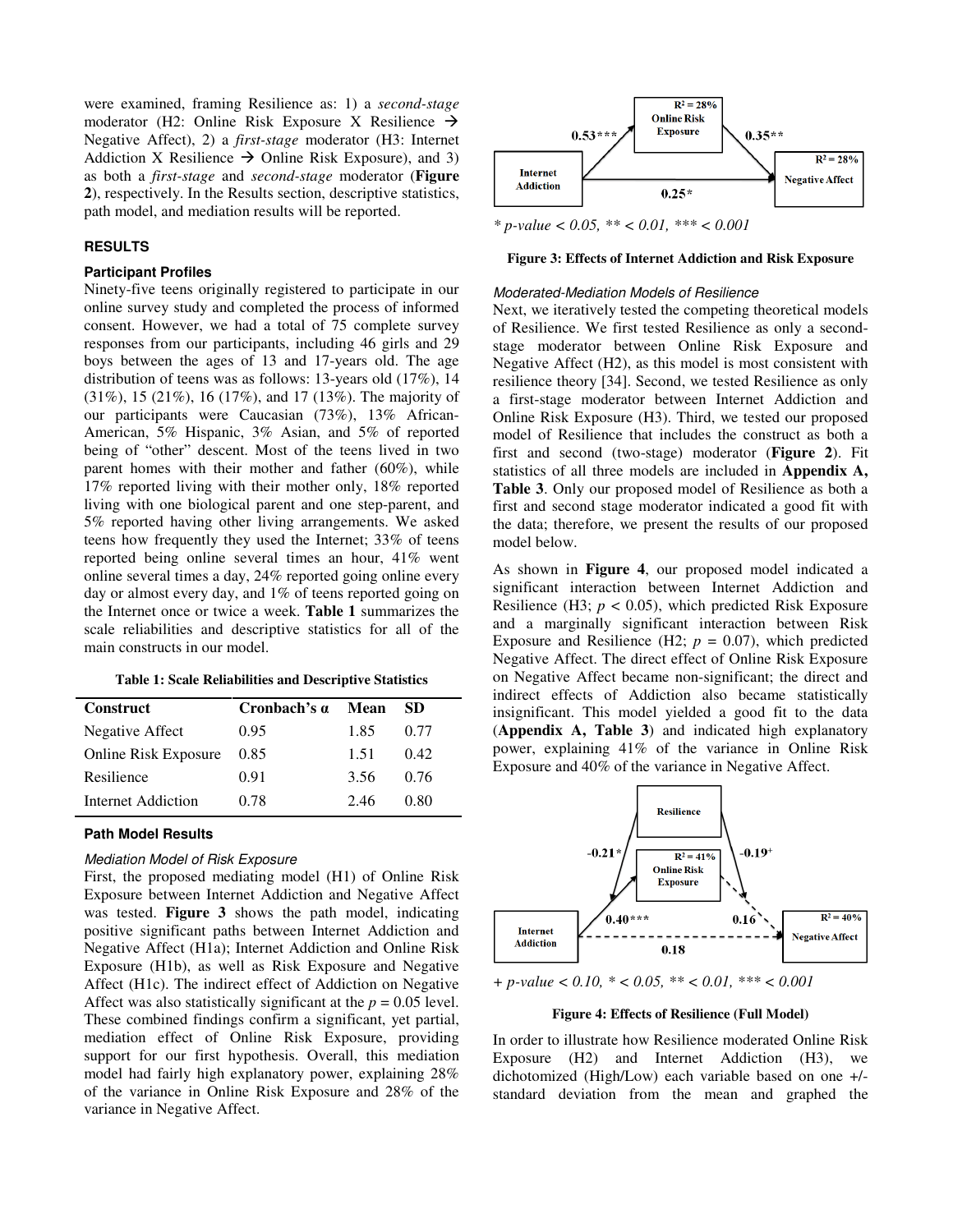interaction effects [11]. **Figure 6** shows the marginally significant interaction between Online Risk Exposure and Resilience on Negative Affect. This pattern is consistent with adolescent resilience theory's *protective-stabilizing model* of a promotive factor on negative outcomes [34]. In the presence of frequent Risk Exposure, Resilience essentially neutralizes the negative effects of Online Risk Exposure on Negative Affect. However, we also see a strong main effect of Resilience, where teens who are more resilient tend to have lower levels of Negative Affect.



**Figure 5: Protective-Stabilizing Effect of Resilience** 

**Figure 7** shows the significant interaction effect between Internet Addiction and Resilience. The graph indicates that, as the level of Internet Addiction increases, a higher level of Resilience is likely to reduce, but not neutralize, the amount of Risk Exposure teens experience online.



**Figure 6: Protective-Reactive Effect of Resilience** 

This pattern is consistent with Resilience theory's *protective-reactive model* [34], where a negative outcome associated with risk is effectively reduced by the presence of a third factor. However, we observed this Resilience effect as a *first-stage* moderator (pre-risk exposure), instead of after risk occurs. This somewhat differs from resilience theory, and we will further consider the implications of this effect in our Discussion.

## **DISCUSSION**

Overall, we found support for our main hypotheses. When Resilience was not in the model (**Figure 4**), Online Risk Exposure partially mediated the relationship between Internet Addiction and Negative Affect (H1): While Internet Addiction shows a significant direct effect on Negative Affect, Online Risk Exposure appears to be a key factor that helps explain the effect of Internet Addiction on Negative Affect. After testing three alternative theoretical models, we found that Resilience acts as a two-stage moderator (**Figure 5**) between Online Risk Exposure and Negative Affect (H2; marginal significance) and between Internet Addiction and Online Risk Exposure (H3). It reduces the effects of Internet Addiction on Online Risk Exposure (**Figure 7**) and neutralizes the direct effects of Internet Addiction and Online Risk Exposure on Negative Affect (**Figures 5 & 6**). Next, we will discuss the theoretical and practical implications of our findings.

# **Key Implications**

# Mediating Effects of Online Risk Exposure

While past studies often assume that adolescent online risk exposure leads to psychological problems [38], we provided empirical confirmation of a relationship between Online Risk Exposure and Negative Affect (H1c). However, we also found evidence suggesting that exposure to online risks helps explain why Internet Addiction can cause psychological problems for teens (H1). Practical implications of this finding include the importance of 1) identifying teens who suffer from severe Internet addiction; 2) being vigilant in interventions of Internet addiction that can limit risk exposure experienced by these higher-risk teens; and 3) treating psychological symptoms that arise due to addictive behaviors or negative online experiences. A key point to note is that overly restrictive parental rules for limiting teen Internet use do not address the underlying psychological dependence teens may have on the Internet. Therefore, limiting Internet use without otherwise helping teens meet their psychological needs for social interaction, acceptance, support, etc. may trigger deeper psychological issues.

## Resilience in the Presence of Risk Exposure

Our findings include empirical evidence that adolescent resilience theory [34] can be applied to risks that teens experience online, not just to offline risks such as substance abuse, violent behavior, and sexual promiscuity. We found that resilient teens seem able to experience higher levels of online risk without incurring serious, psychological harm (H2). A key implication of this finding is a shift in research focus from an "abstinence-only," risk-adverse approach to adolescent online safety, to one that focuses on ways to help teens effectively cope when they do encounter online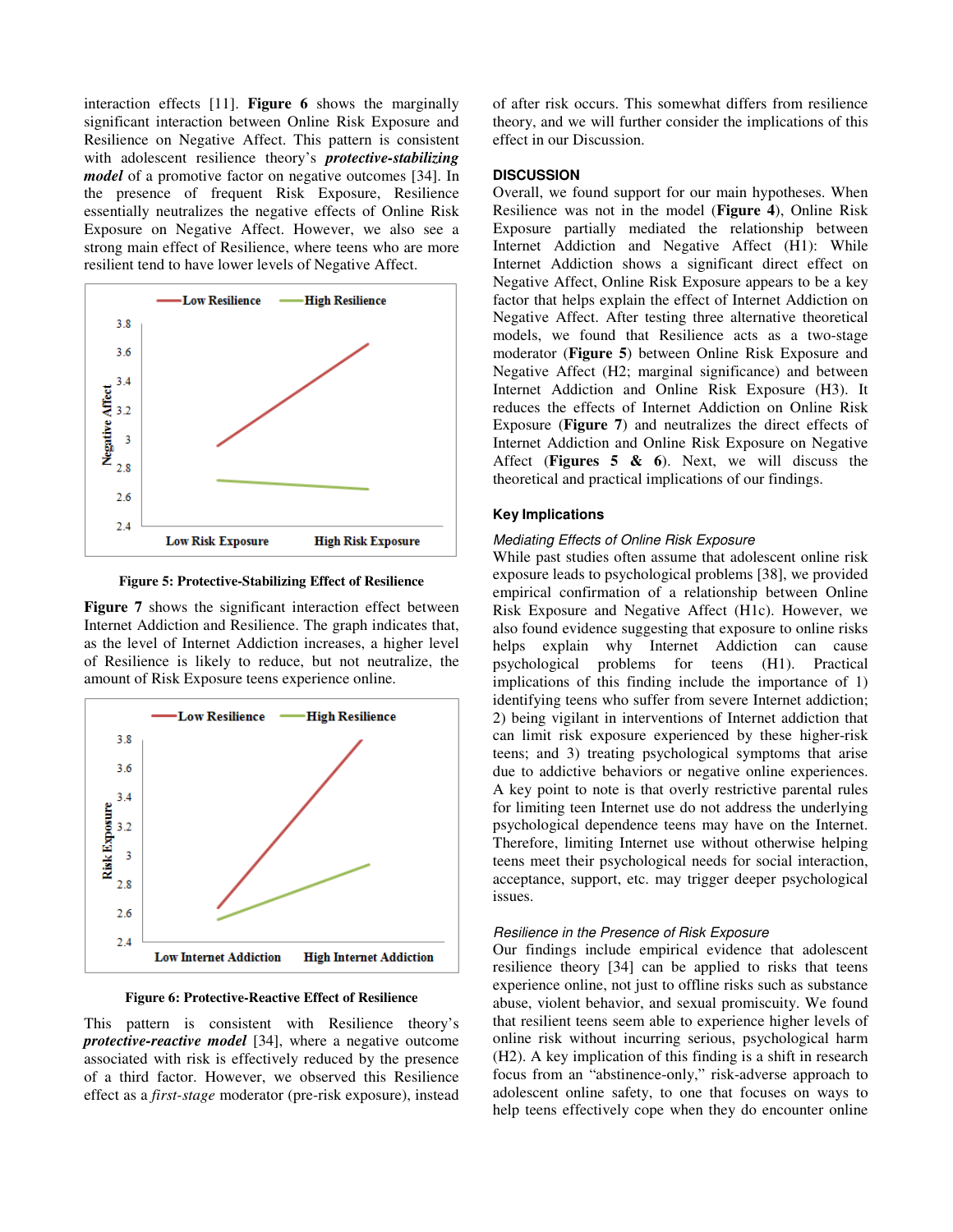risks [24]. Especially in high-risk situations, resilience theory [34] and thus clinical interventions that build teen resilience [1], provide potential solutions for educating teens about Internet safety literacy and suggesting positive resources, such as proactive parenting strategies, community support, and evidence-based group interventions, to help protect high-risk teens from serious online risks.

## Resilience as Risk Prevention

In addition to the widely established effect of resilience as a coping mechanism once risks occur (*second-stage*), our results show that resilience can also affect outcomes both pre- *and* post-risk exposure. Our findings confirmed that Resilience served to mitigate Online Risk Exposure as the negative effect of Addictive Internet Use (H3). In particular, the role of Resilience as a first-stage moderator in the two-stage moderated mediation model (**Figure 5**) suggests a new conceptualization of resilience as a form of *risk prevention*. This new view yields important theoretical and practical implications. First, it offers a more proactive way of reducing the negative outcomes of online risk (e.g., Negative Affect). Instead of relying on resilient coping to lessen the post-risk exposure harm or trauma, it suggests that resilience may also reduce the effects of Internet addiction on adolescents' psychology and emotions, perhaps by directly reducing their exposure to online risks. In other words, by cultivating the abilities to adapt to stress and adversity through minimal-risk experiences or practices of online safety behaviors, adolescents are likely to avoid risk events or become victimized when facing such harms and threats. Second, the new view suggests an alternative to the "over-protective, risk averse (p. 364)" approach that restricts online exploration entirely [33]. It highlights the benefits of allowing adolescents more freedom of exploration in their online communication, which will equip them with sufficient skills as well as resilience for navigating challenging situations in the future.

## **Practical Implications**

Online systems should attempt to protect adolescents from excessive harm while still allowing them to engage online with others. Unfortunately, the current design solutions and strategies for promoting adolescent online safety often tend to focus on risk prevention, for instance by limiting Internet use and attempting to eliminate teens' exposure to online risks. This is contrary to research that suggests that teens make better online decisions when they have parents who are actively engaged in what they do online but yet allow them to engage online and learn from their online experiences [24, 37, 39]. For instance, direct intervention by parents through the use of parental monitoring software has been associated with fewer basic disclosures made by teens through social media; however, teens who experience high levels of direct intervention from their parents also tend to use SNSs less frequently and take fewer protective measures to ensure their online privacy [37]. Many parental

monitoring packages often implement parental controls that limit when a teen can go online, block unwanted content, and otherwise prevent teens' from having negative online experiences. This preventative approach does little to help teens build resilience to the online risks that they will eventually encounter.

Thus, in addition to designing systems that support parental mediation of teens' online behaviors, we should also focus on design solutions that promote teen resilience so that teens can effectively and wisely protect themselves from online risks. Resilience can be promoted indirectly by supporting other factors that are known to contribute to teen resilience, such as heightened self-awareness [17, 21]. Thus, we support Yardi and Bruckman's [40] earlier proposal to use social translucence theory for implementing a semi-transparent "digital window" that facilitates visibility, awareness, and accountability between parents and teens. Yet, we extend this idea by encouraging designers to also give teens access to view their own digital footprints in order to form self-awareness of their potentially risky online behaviors and patterns. Providing teens a more transparent view of what strangers or friends of friends are able to see about them via social media, for example, may promote self-awareness that translates into resilient behaviors when online interactions escalate into risky situations.

Additionally, we can promote teen resilience directly through web-based educational or counseling programs that help build resilience [1] or through interface designs that empower teens to take protective measures upon encountering online risks. For example, Facebook provides a "Family Safety Center" that offers tips for teens to develop better online safety practices [14]. If popular social media platforms simultaneously offered highly visible yet simple safety features, such as the anonymous reporting of cyberbullying, sexual solicitations or sharing of inappropriate content, teens would be able to leverage these mechanisms to protect themselves online without requiring the intervention of their parents. Providing protective mechanism within interactive systems would allow teens to engage with others online and encourage them to effectively work through lower risk situations to build resilience for handling more severe online risks they may encounter in the future.

## **Limitations and Future Research**

Before we conclude, we would like to discuss some of the limitations of our current study that can be used to inform the design of future research. First, the implied causal paths in our theoretical and empirical models are based on theory and validated through iterative model testing, which exhibits support for our hypotheses, good fit statistics, and high explanatory power. However, survey studies like this may not be the most ideal methodological approach to fully capture the causal effects and the interplay of the various factors. Future studies should investigate these underlying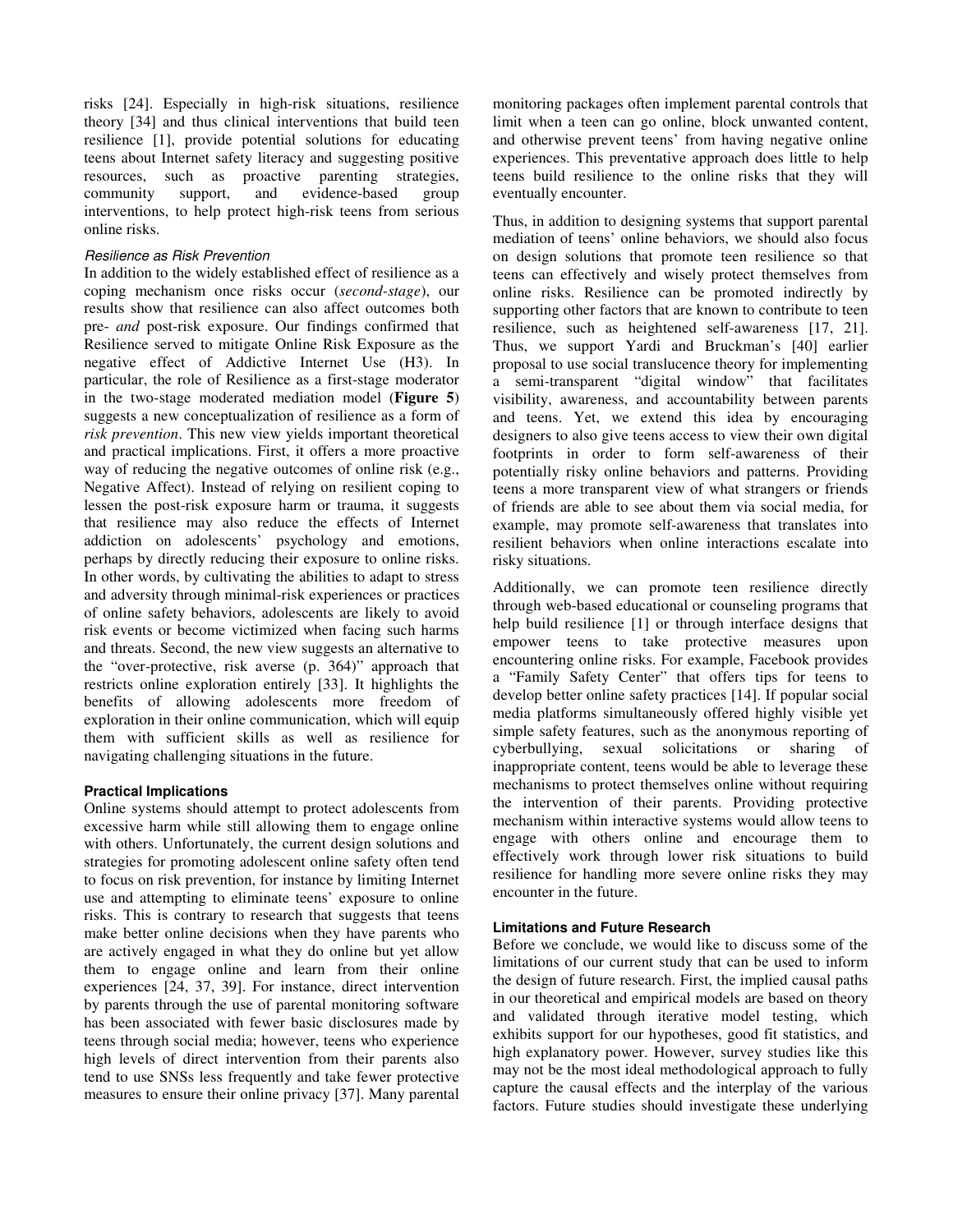mechanisms through longitudinal studies or controlled experiments to confirm causality and long-term effects.

Second, our findings may be limited by our modest sample size  $(N = 75)$ . We calculated the statistical power [15] associated with our model to assess the likelihood that we made any Type II errors (i.e. accepting the null hypothesis that no significant relationship existed between two variables when, in fact, it does). The current sample size is capable of detecting effect sizes greater than 0.18, and only one of our path coefficients fell slightly below this value (See **Figure 5**. H1;  $\beta = 0.16$ ). This does not negate any of the statistically significant relationships in our model, but follow-up studies with a larger sample size would help confirm our findings. Thus, we plan to launch a national survey in order to further investigate the resilience effect in teens' online experiences.

Finally, in our future studies, we plan to explore the role of other protective factors beyond resilience that might also inoculate teens from the negative impact of online risk exposure. These factors include potential promotive assets possessed by teens [34] (e.g. social self-efficacy, coping skills, etc.) and external resources provided to teens [34] (e.g. parental mediation, family communication, etc.).

# **CONCLUSION**

Instead of focusing on ways to limit adolescents' exposure to online risks, our study shows how teen resilience can act as a protective mechanism for reducing online risk exposure as an effect of Internet addiction and neutralizing the negative psychological effects of Internet addiction and exposure to online risks once it has already occurred. A key to adolescent online safety is to teach teens how to effectively cope with negative online experiences so that they can more readily benefit from the vast resources and beneficial social interactions the Internet can provide.

## **ACKNOWLEDGMENTS**

First, we would like to thank Daniel F. Perkins for introducing us to the theory of resilience. Also, this research was supported by the U.S. National Science Foundation under grant CNS-1018302. Part of the work of Heng Xu was done while working at the U.S. National Science Foundation. Any opinion, findings, and conclusions or recommendations expressed in this material are those of the authors and do not necessarily reflect the views of the U.S. National Science Foundation.

## **REFERENCES**

- 1. Alvord, M. K. and Grados, J. J. Enhancing Resilience in Children: A Proactive Approach. *Professional Psychology : Research and Practice*, *36*, 3 (Jun 2005 2005), 238-245.
- 2. Burns, R. A. and Anstey, K. J. The Connor–Davidson Resilience Scale (CD-RISC): Testing the invariance of a uni-dimensional resilience measure that is independent

of positive and negative affect. *Personality and Individual Differences*, *48*, 5 (2010), 527-531.

- 3. Campbell-Sills L, S. M. B. Psychometric analysis and refinement of the Connor-Davidson Resilience Scale (CD-RISC): validation of a 10-item measure of resilience. *J Traumatic Stress*, *2007*, 20 (2007), 1019- 1028.
- 4. Chai, S., Bagchi-Sen, S., Morrell, C., Rao, H. R., & Upadhyaya, S. J. Internet and online information privacy: An exploratory study of preteens and early teens. *IEEE Transactions*, *52*, 2 (2009), 167-182.
- 5. Chou, C., Condron, L. and Belland, J. C. A Review of the Research on Internet Addiction. *Educational Psychology Review*, *17*, 4 (Dec 2005 2005), 363-388.
- 6. Coleman, J. and Hagell, A. *Adolescence, Risk and Resilience: Against the Odds*. John Wiley & Sons, 2007.
- 7. Compas, B. E. and Reeslund, K. L. Processes of Risk and Resilience During Adolescence. In *Handbook of Adolescent Psychology*, (2009).
- 8. Connor, K. M. and Davidson, J. R. T. Development of a new resilience scale: the Connor-Davidson Resilience Scale (CD-RISC). *Depression and Anxiety*, *18* (2003), 71-82.
- 9. D'Haenens, L., Vandonink, S. and Donoso, V. *How to cope and build resilience*. EU Kids Online, 2013, http://eprints.lse.ac.uk/48115/1/How%20to%20cope%2 0and%20build%20online%20resilience%20%28lsero% 29.pdf.
- 10.David-Ferdon, C. and Hertz, M. F. Electronic Media, Violence, and Adolescents: An Emerging Public Health Problem. *Journal of Adolescent Health*, *41*, 6, Supplement (2007), S1-S5.
- 11.Dawson, J. Moderation in Management Research: What, Why, When, and How. *J Bus Psychol*, *29*, 1 (2014/03/01 2014), 1-19.
- 12.Duerager, A. and Livingstone, S. *How can parents support children's internet safety?* , 2012, http://www.lse.ac.uk/media@lse/research/EUKidsOnlin e/EU%20Kids%20III/Reports/ParentalMediation.pdf.
- 13.Ebesutani, C., Regan, J., Smith, A., Reise, S., Higa-McMillan, C. and Chorpita, B. The 10-Item Positive and Negative Affect Schedule for Children, Child and Parent Shortened Versions: Application of Item Response Theory for More Efficient Assessment. *Journal of Psychopathology and Behavioral Assessment*, *34*, 2 (2012/06/01 2012), 191-203.
- 14.Facebook. *Family Safety Center*. 2014, https://www.facebook.com/safety.
- 15.Faul, F., Erdfelder, E., Lang, A. and Buchner, A. G\* Power 3: A flexible statistical power analysis program for the social, behavioral, and biomedical sciences. *Behavior Research Methods*, *39*, 2 (2007), 175-191.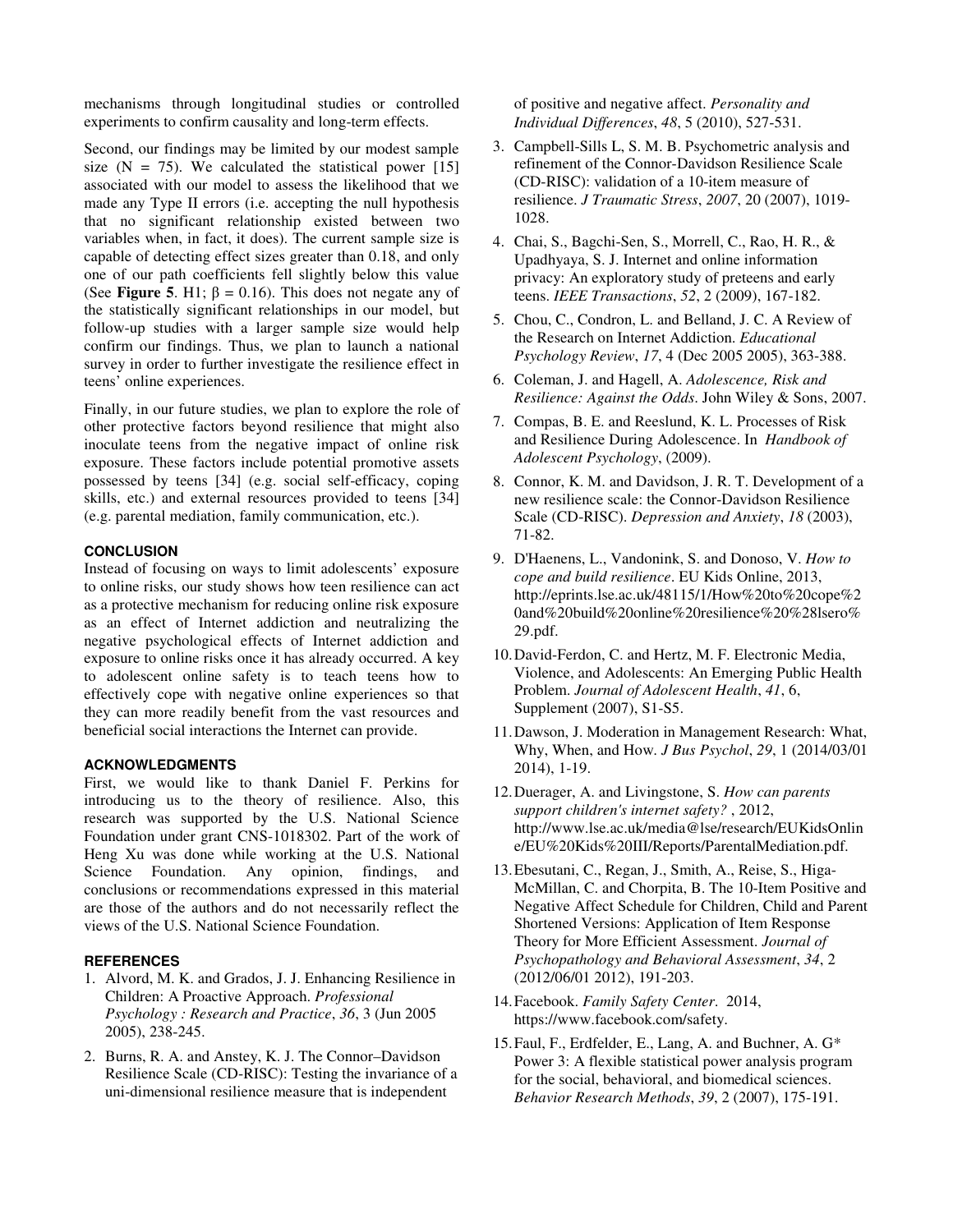16.Fincham, D. S., Altes, L. K., Stein, D. J. and Seedat, S. Posttraumatic stress disorder symptoms in adolescents: risk factors versus resilience moderation. *Comprehensive Psychiatry*, *50*, 3 (May 2009 2009), 193-199.

- 17.Fonagy, P., Steele, M., Steele, H., Higgitt, A. and Target, M. The Emanuel Miller Memorial Lecture 1992 The Theory and Practice of Resilience. *Journal of Child Psychology and Psychiatry*, *35*, 2 (1994), 231-257.
- 18.Gabriel, I. J. and Nyshadham, E. A Cognitive Map of People's Online Risk Perceptions and Attitudes: An Empirical Study. In *Proc. Hawaii International Conference on System Sciences, Proceedings of the 41st Annual* (2008), 274-274.

19.Hayes, A. F. *Introduction to mediation, moderation, and conditional process analysis: A regression-based approach.* Guilford Press, 2008.

20.Hébert, M., Lavoie, F. and Blais, M. Post Traumatic Stress Disorder/PTSD in adolescent victims of sexual abuse: resilience and social support as protection factors. *Ciência & Saúde Coletiva*, *19* (2014), 685-694.

- 21.Hippe, J. Self-Awareness: A Precursor to Resiliency. *Reclaiming Children and Youth 12*, 4 (2004), 240-242.
- 22.Hooper, D., Coughlan, J. and Mullen, M. Structural Equation Modelling: Guidelines for Determining Model Fit. *Electronic Journal of Business Research Methods*, *6*, 1 (2008), 53-60.
- 23.IBM. *Structural Equation Modeling with IBM SPSS Amos*. 2014, https://www.hearne.com.au/getattachment/f36d4537- 6943-4ac2-9ed2-645a329c39fb/White%20Paper%20- %20Structural%20Equation%20Modeling%20with%20I

BM%20SPSS%20Amos.aspx. 24.Jia, H., Wisniewski, P., Xu, H., Rosson, M. B. and Carroll, J. M. Risk-taking as a Learning Process for Shaping Teen's Online Information Privacy Behaviors. In *Proc. Computer-Supported Cooperative Work and Social Computing* (2015).

25.Jones, L. M., Mitchell, K. J. and Finkelhor, D. Trends in Youth Internet Victimization: Findings From Three Youth Internet Safety Surveys 2000–2010. *Journal of Adolescent Health*, *50*, 2 (2012), 179-186.

- 26.Leung, L. and Lee, P. S. N. The influences of information literacy, internet addiction and parenting styles on internet risks. *New Media & Society*, *14*, 1 (2012), 117-136.
- 27.Livingstone, S., Haddon, L., Görzig, A. and Ólafsson, K. *Risks and safety on the internet: The perspective of European children*. EU Kids Online, 2011, http://eprints.lse.ac.uk/33731/.
- 28.Livingstone, S. and Helsper, E. J. Parental Mediation of Children's Internet Use. *Journal of Broadcasting & Electronic Media*, *52*, 4 (2008), 581-599.
- 29.Livingstone, S., Ólafsson, K., O'Neill, B. and Donoso, V. *Towards a better internet for children: findings and recommendations from EU Kids Online to inform the CEO coalition.*, The London School of Economics and Political Science, London, UK., 2012,
- 30.Mesch, G. S. Parental Mediation, Online Activities, and Cyberbullying *CyberPsychology & Behavior*, *12*, 4 (2009), 387-393.
- 31.Mitchell, K. J., Finkelhor, D. and Wolak, J. The Exposure Of Youth To Unwanted Sexual Material On The Internet: A National Survey of Risk, Impact, and Prevention. *Youth & Society*, *34*, 3 (March 1, 2003 2003), 330-358.
- 32.Rosen, L. D., Cheever, N. A. and Carrier, L. M. The association of parenting style and child age with parental limit setting and adolescent MySpace behavior. *Journal of Applied Developmental Psychology*, *29*, 6 (2008), 459-471.
- 33.Staksrud, E. and Livingstone, S. Children and online risk: powerless victims or resourceful participants? *Information, communication and society*, *12*, 3 (2009), 364-387.
- 34.Stevenson, F. and Zimmerman, M. A. Adolescent Resilience: A Framework for Understanding Healthy Development in the Face of Risk. *Annual Review of Public Health*, *26* (2005), 399-419.

35.van den Eijnden, R. J., Meerkerk, G. J., Vermulst, A. A., Spijkerman, R. and Engels, R. C. Online communication, compulsive Internet use, and psychosocial well-being among adolescents: a longitudinal study. *Dev Psychol*, *44*, 3 (May 2008), 655- 665.

- 36.Watson, D., Clark, L. A. and Tellegan, A. Development and Validation of Brief Measures of Positive and Negative Affect: The PANAS Scales. *Journal of Personality and Social Psychology*, *54*, 6 (Jun 1988 1988), 1063.
- 37.Wisniewski, P., Jia, H., Xu, H., Rosson, M. B. and Carroll, J. M. "Preventative" vs. "Reactive:" How Parental Mediation Influences Teens' Social Media Privacy Behaviors. In *Proc. Computer-Supported Cooperative Work and Social Computing* (2015).
- 38.Wisniewski, P., Xu, H., Carroll, J. M. and Rosson, M. B. Grand Challenges of Researching Adolescent Online Safety: A Family Systems Approach. In *Proc. the Nineteenth Americas Conference on Information Systems* (2013).
- 39.Wisniewski, P., Xu, H., Rosson, M. B. and Carroll, J. M. Adolescent Online Safety: The "Moral" of the Story. In *Proc. CSCW 2014* (2014).
- 40.Yardi, S. and Bruckman, A. Social and technical challenges in parenting teens' social media use. In *Proc. Proceedings of the SIGCHI Conference on Human*